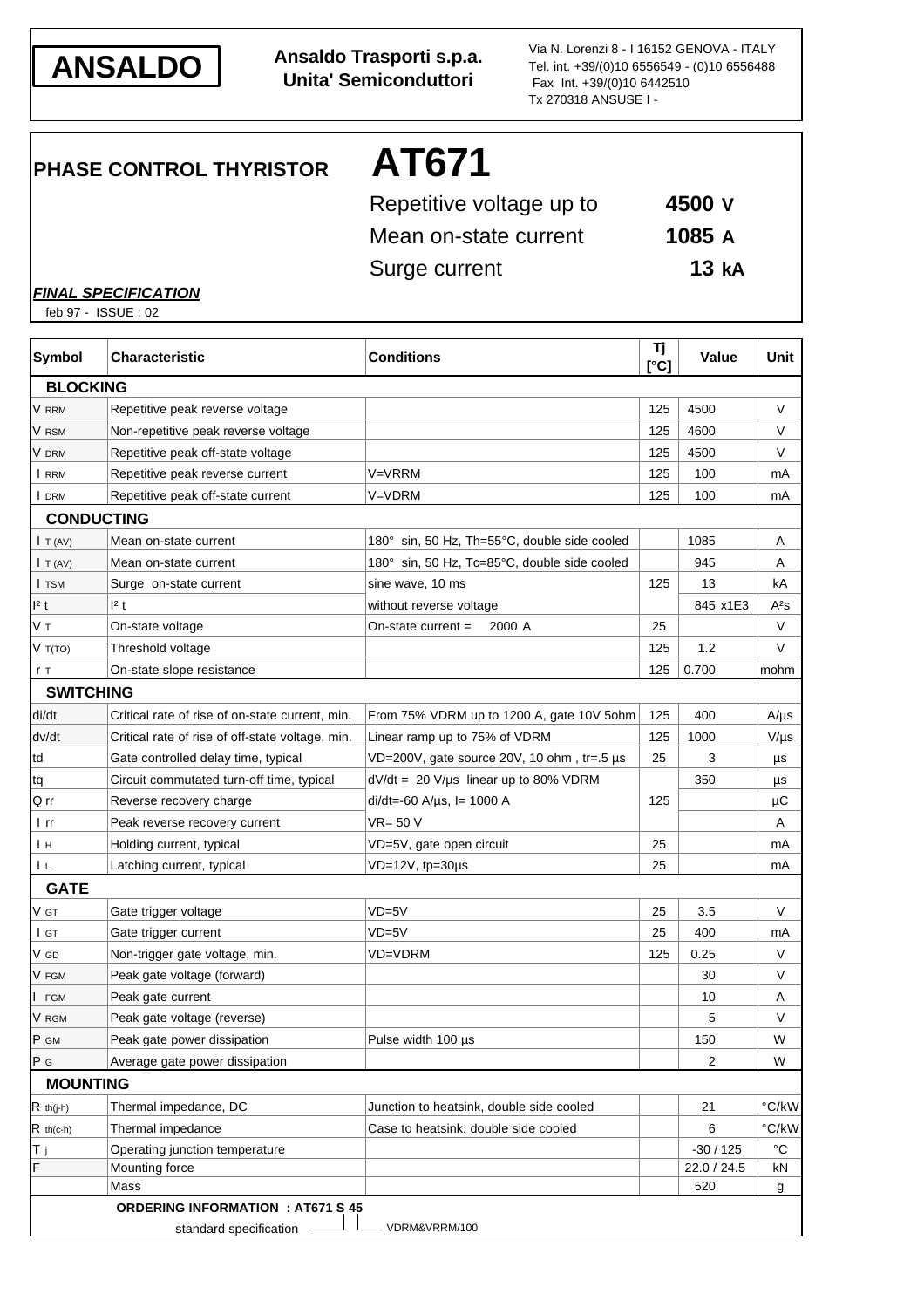# **AT671 PHASE CONTROL THYRISTOR**

FINAL SPECIFICATION feb 97 - ISSUE : 02

## **DISSIPATION CHARACTERISTICS**

**ANSALDO**

SQUARE WAVE





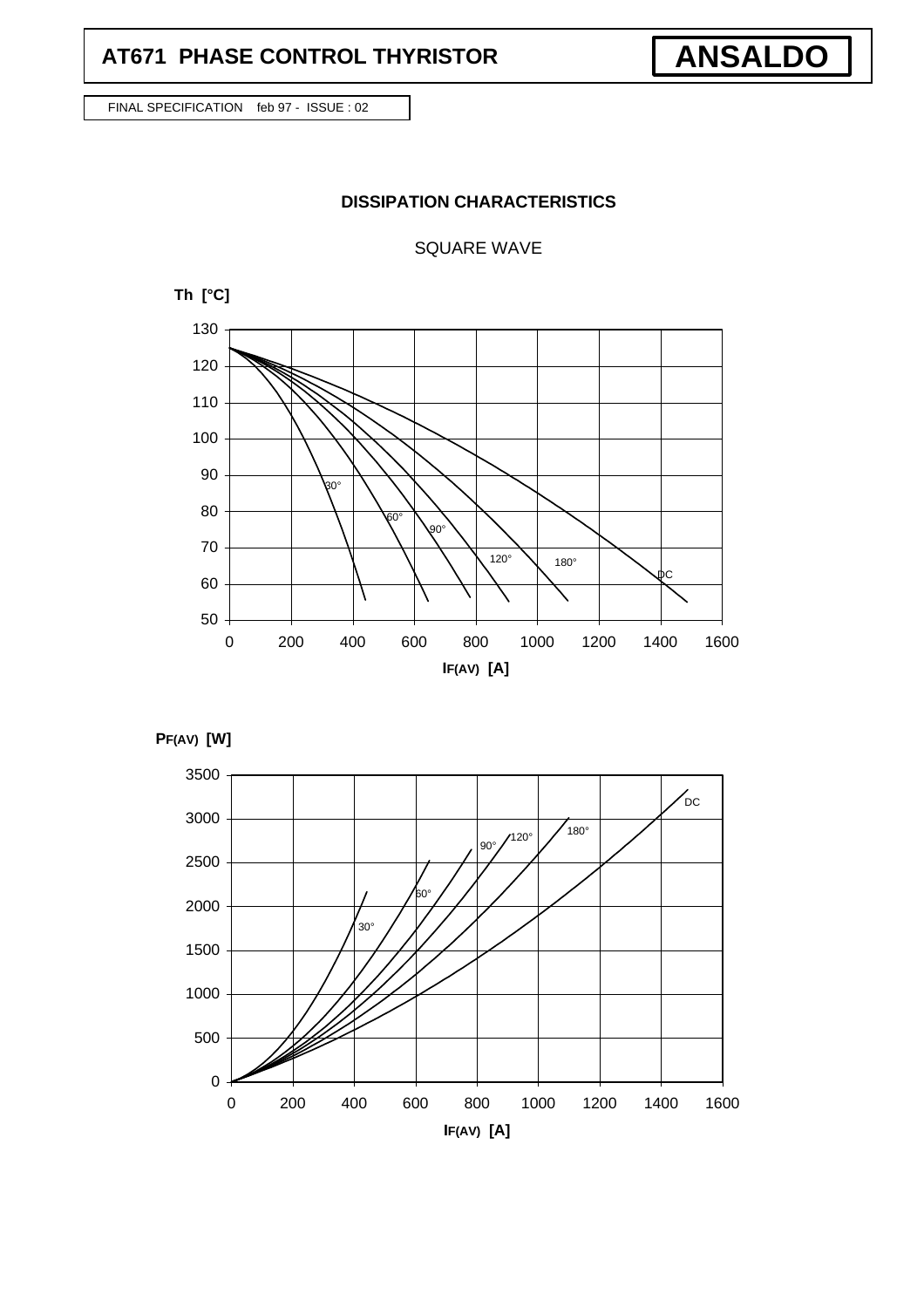## **AT671 PHASE CONTROL THYRISTOR**

FINAL SPECIFICATION feb 97 - ISSUE : 02

## **DISSIPATION CHARACTERISTICS**

### SINE WAVE